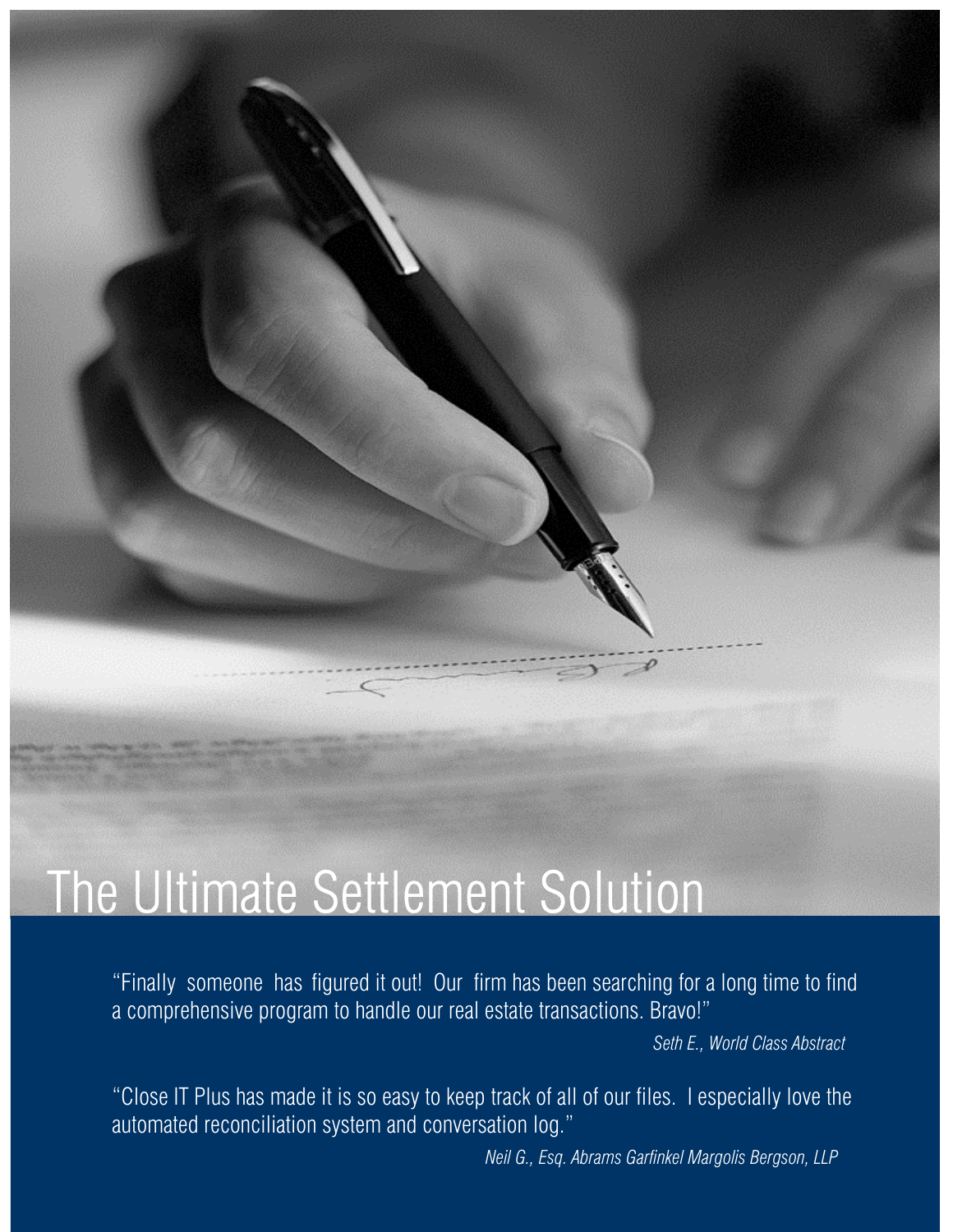## The Ultimate Settlement Solution

#### Finally…

Software that runs your entire residential real estate practice. There is nothing like it on the market today! This innovative transaction management software is feature rich and user friendly. Close IT Plus will enable your office to close real estate transactions quickly and efficiently.

#### A Simple Solution…

Close IT Plus was designed by real estate practitioners for real estate practitioners. The intuitive layout is easy to learn and Close IT Plus' features are quickly mastered by even the most novice of users.

#### Document Preparation…

From industry standard documents, to HUD-1 and HUD1-A Settlement Statements and many other real estate related documents, Close IT Plus makes creating them as simple as pressing a button. And adding your own documents could not be easier.

#### Go Paperless…

Isn't it about time that you rid yourself of all that paper? With our intelligent imaging and archiving feature you can scan all of your files and save them to your computer. Finding and printing a closed file takes only seconds.

#### Transaction Management…

Now you can access the status of all your files at the touch of a button. Keep your finger on the pulse of your business. Know all your file inventory, vendors, referral sources and much more instantly. Close IT Plus also tracks open conditions, conversations and contract dates.

#### And Check Writing Too…

Use pre-printed or blank check stock to create checks and then reconcile your account in minutes using a standard download from your bank.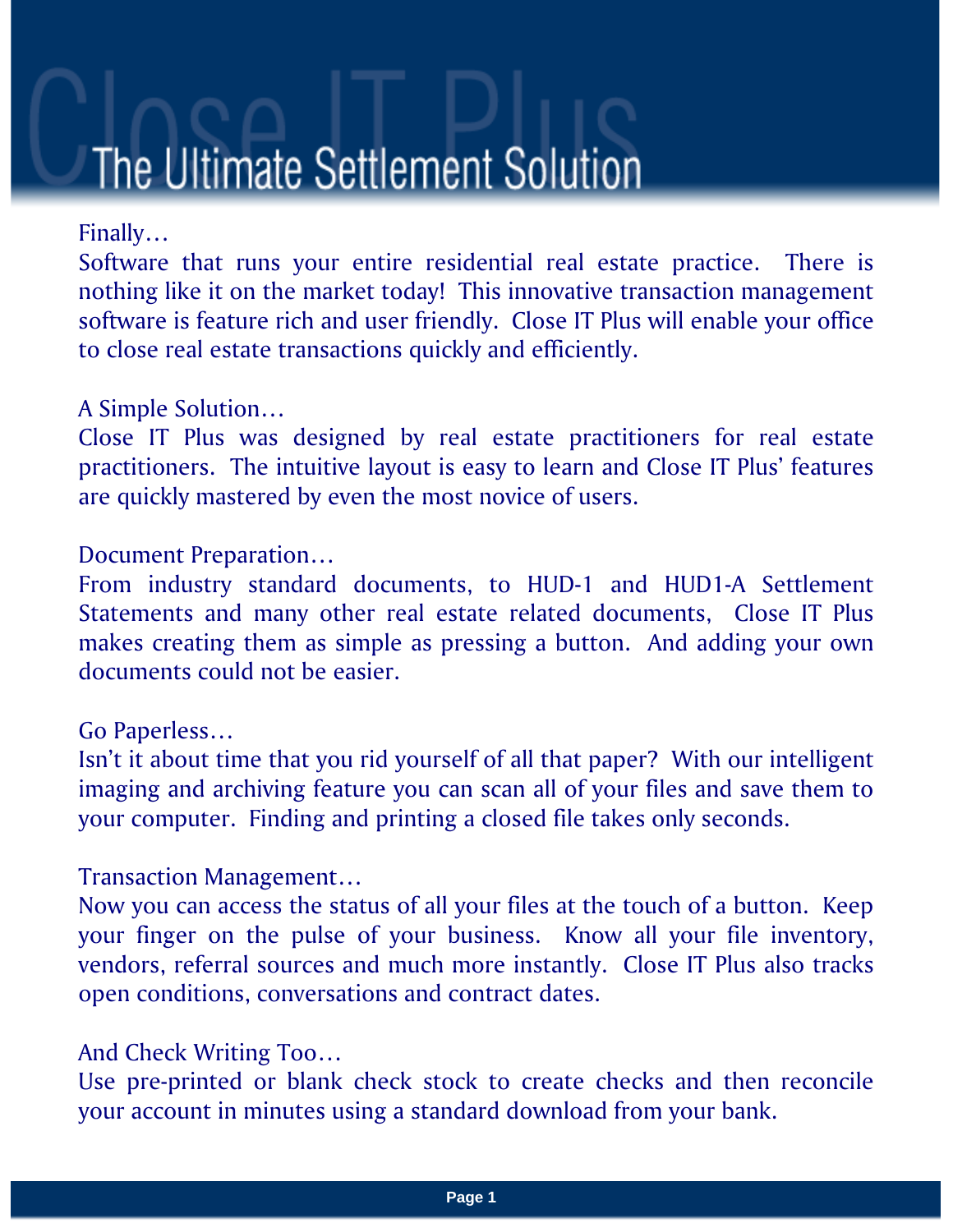### So many features, so easy to learn!

Close IT Plus has completely automated the practice of residential real estate law by performing such tasks as:

- Automated HUD 1 & HUD 1 a
- Aggregate Adjustment Disclosures
- RESPA TIL Disclosures
- Amortization Printouts
- Electronic 1099-S Reporting
- Electronic/Scanned Document Storage
- Tickler System
- Messaging System
- Automated Check Writing
- Checking Account Reconciliation
- Funding Reconciliation
- Closing Scheduling
- Title Conditions Tracking
- Management Reporting
- Production Reporting
- Lender Status Reporting
- Marketing Letters and Reporting
- Post Closing Tracking
- Conversation Log
- Scanning and Archiving

By inputting the file information once into Close IT Plus you can perform all of the above listed tasks and more in seconds and are able to create industry standard or custom documents effortlessly.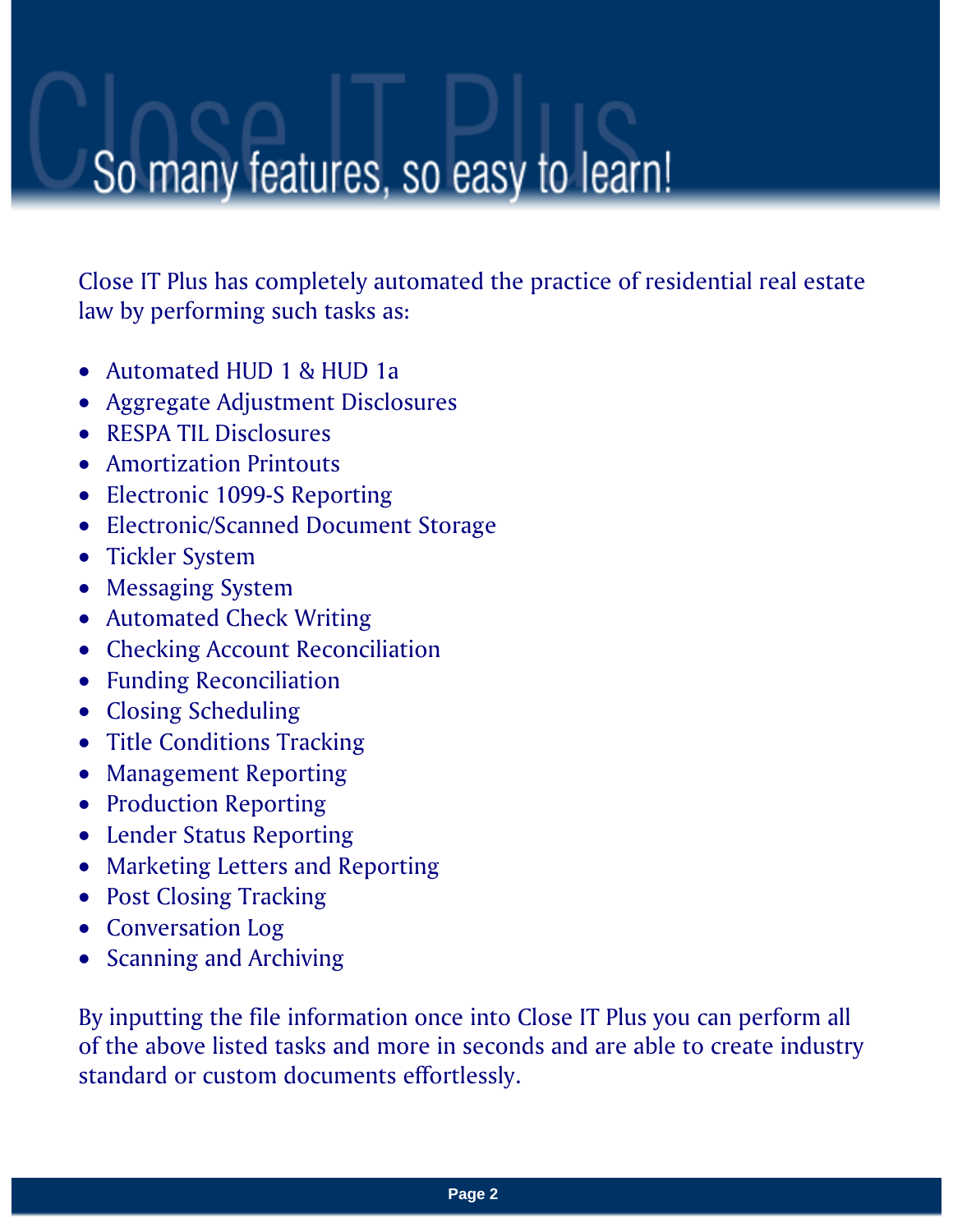# How do we stack up?

|                                           | SoftPro | QuickClose | Close IT Plus |
|-------------------------------------------|---------|------------|---------------|
| <b>Complete Document Sets</b>             |         |            |               |
| <b>Co-op and CEMA Documents</b>           |         |            |               |
| <b>Document and Image Storage</b>         |         |            |               |
| Automated HUD 1 & HUD 1a                  |         |            |               |
| <b>Aggregate Adjustment Disclosures</b>   |         |            |               |
| <b>RESPA TIL Disclosures</b>              |         |            |               |
| <b>Electronic 1099-S Reporting</b>        |         |            |               |
| <b>Tickler System</b>                     |         |            |               |
| <b>Messaging System</b>                   |         |            |               |
| <b>Amortization Printouts</b>             |         |            |               |
| <b>Funding Reconciliation</b>             |         |            |               |
| <b>Automated Check Writing</b>            |         |            |               |
| <b>Checking Account Reconciliation</b>    |         |            |               |
| <b>Check Fraud Protection</b>             |         |            |               |
| Quickbooks Export                         |         |            |               |
| <b>Closing Scheduling</b>                 |         |            |               |
| <b>Title Conditions Tracking</b>          |         |            |               |
| <b>Title Ordering</b>                     |         |            |               |
| <b>Management Reporting</b>               |         |            |               |
| <b>Production Letters &amp; Reporting</b> |         |            |               |
| <b>Marketing Letters &amp; Reporting</b>  |         |            |               |
| <b>Post Closing Tracking</b>              |         |            |               |
| Servicing/Closed Loan Mgt.                |         |            |               |
| <b>Conversation Log</b>                   |         |            |               |

z *Limited Capability*